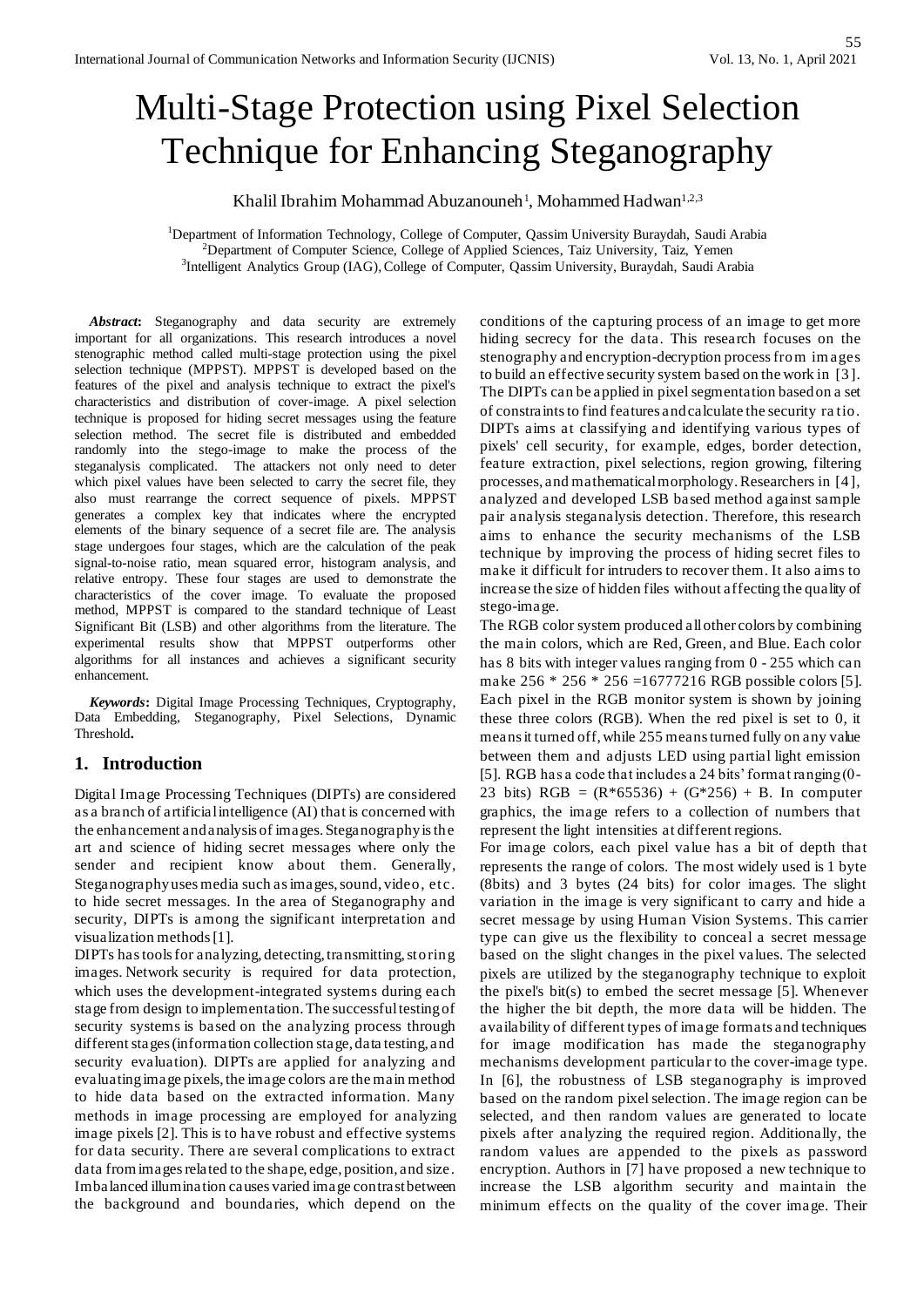technique modifies the LSB of the selected pixels by applying a bit-inversion to reduce the hiding impact on the pixel values. Their results showed enhancement of stego-image quality and get a better Peak Signal-to-Noise (PSN) value.

In this paper, a novel algorithm is proposed using MPPST with LSB focusing on misleading and camouflaging to enhance the steganography process. MPPST embeds secret data in the LSB plane of the cover-image using a random complex key with an encryption-decryption method via a disordered system to make a dynamic distribution in the stegoimage. The compensation pattern is changing based on the analysis of features extraction and pixels selection of an image.

## **2. Literature Review**

The literature review related to the proposed algorithm is presented in this section. The researchers proposed to analyze the image file based on DISTs. This helps in increasing the data security level, achieving accuracy, and reducing the efforts as well. The MPPST is an automated analysis system that has been developed to discover the image characteristics as a prior step in information hiding. The region's pixels contain a wide range of different colors that need analysis tools to detect the image features and the diversity of the image colors. The classifications of image pixels will be formulated as patterns to be recognized for the input process. The checking of patterns and colors reflect the features of the pixels of the original image that are extracted for merging the secret file into it.

In [8], the authors proposed a stenographic technique to improve the security of LSB. Their technique defines four types of LSB array. The type of LSB array can be selected based on the appropriate message size. Therefore, the first type of LSB0 is used for smaller messages, while the LSB3 is used for a longer message. The secret message data are represented based on the selected array (LSB0, LSB1, LSB2, LSB3) to get maximum matching. The starting for embedding message and the length of secret message words in the cover-images are encrypted using the RSA algorithm. Therefore, a weakness of their pro using RSA encryption can be considered as a weakness because it needs to create long keys to get high security which makes the execution of encryption very slow. Another weakness is appending the indications of starting for embedding message a nd message size, when using and applying the LSB array, this procedure can serve the intruder to explore the secret message [9]. The authors O. Zanganeh and S. Ibrahim proposed a substitution technique of image steganography as a new approach, the algorithm enhanced the embedding capacity of the image without losing the stego-image imperceptibility [10]. In [11], the authors proposed adaptive real-time reversible data hiding based on coefficients of discrete cosine transformation blocks (DCTBs) to enhance data hiding capacity and image quality. S. Y. Shen and L. H. Huang in [12] proposed a new method to build a cover image that is first mapped into a 1D pixels sequence using Hilbert filling curve to be divided into non-overlapping embedding units with two consecutive pixels. The method uses differences in the pixel value to evaluate the digit base to be embedded into pixel pairs and get good embedding capacity to enhance the embedding rate [12]. The authors in [13] presented the spatial LSB domain technique based on sharp edges of the

image colors to hide secret messages in sharper edge regions. After that, in the image smooth regions, the message embedding depends on the image content and the message size. The method hides the message in sharp edges of stegoimage to get better visualization quality of stego-image and low embedding rate. In the high embedding rate, edges and smooth regions of the cover image are used for increasing the capacity of the data hiding [13]. The authors in [14] proposed the complementary embedding method to avoid several statistical attacks. In this method, many statistical attacks are implemented to detect the stego-images using the proposed method; the steganographic technics have good performance in capacity and security for secret communication.

## **3. Proposed algorithm**

In this research, the MPPST is applied to analyze and describe the chromatic features for the texture of the image colors. This is considered as highly discriminating features to perform hiding secret data inside media outside suspicions. MPPST uses convergence process iterations to detect image pixels, and color intensity aiming at improving the search capacity of the image environment for information hiding. The pixel values are modeled as random variables of the complex key, and then the probability of distribution of color density is calculated using the Entropy algorithm. An optimum threshold based on the threshold amplitude is a basic part that can be used in the techniques of image segmentation. Pixels threshold T is selected to split up two region modes in the image. The first mode of image points I  $(x, y)$  > = T, is represented in object points, on the other hand, where I  $(x, y) < T$  the points are called background points [15]. The threshold equation is defined as in Equation 1:

| $g(x, y) = \}$ | I(x,y)<br>O,<br>$I(x, y) \geq T$ | $\leq$ T |  |
|----------------|----------------------------------|----------|--|
|                |                                  |          |  |

The threshold is considered as global when Tg sets on the whole image  $I(x, y)$  is in Equation 2:

| $T_g (y, x) = [I(x, y)] \quad \forall T_g \in I(x, y)$ |
|--------------------------------------------------------|
|--------------------------------------------------------|

Whereas the local threshold is considered when  $T1(x, y)$ applies into spatial coordinates of the image, but in the image that has dynamic threshold Td depends on Il(x, y) and specifying of property  $p(x, y)$  of the local threshold. The level average of pixels in a neighborhood centered on point coordinates Il (x, y). The weight function of the dynamic threshold is given by Equation (3).

 $T_d(y,x) = [p(x,y), I_l(x,y)], \forall T_d \in I(x,y), p(x,y)$  (3)

The author in [16] introduced a technique, which uses the content addressable method for RGB images. In this method, the color image will be divided into a set of clusters and indexed using the content addressable method. The clustering algorithm is checking all pixels of cover image pixels and sorting each index in its cluster. In [17], the authors presented a secured method using image formats steganography technique for BMP or JPEG images, based on clustering technique, the cover image divided into 8x8 blocks then used the content addressable method. The clustering technique of the color image is used to protect the embedded steganography from attacks. Bawaneh et al. in [18] proposed a secure technique called flash video file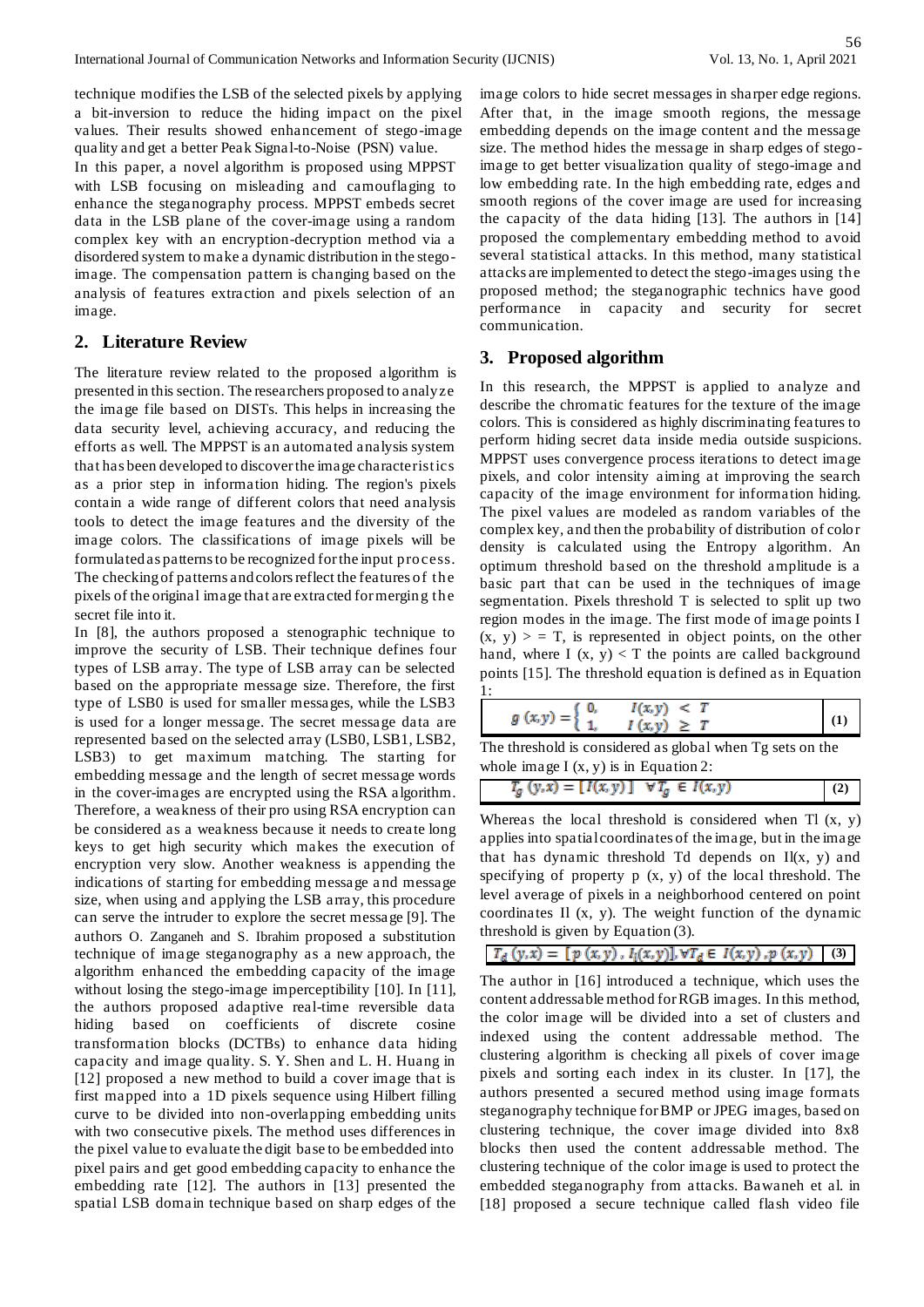steganography that saves the quality of video frames. Their proposed technique is able to hide different types of secret message inside the cover image.

In this section, the proposed analysis and security system for image segmentation are explained in detail. The phases of MPPST are presented in figure1. In the first stage, MPPST applies image pre-processing to remove noise, improve contrast variation, and luminance in the cover-images for data hiding. In the second stage, MPPST explores and isolates the interesting objects in the image, using segmentation processes. The next stage is devoted to the extraction of the characteristics of the object to be used in the next phase. The procedure of image analysis is applied to the extraction of features and pixel selection. The utilization of the capability of the complex key is aimed to generate random locations and point creation to enhance the security of the LSB algorithm. The complex random key is used for the selection and controlled by subkeys parameters (k1, k2, k3, and k4). The coordinate of k1 and k2 of any point (row, column) cannot exceed the size of the cover image. The variables of image size can be adjusted to the required values, such as the vertical and horizontal pixel counts. The image size determines the pixel selection boundary on the cover image. The recipient must receive this complex key to extract the embedded secrets.



**Figure 1**: The Block Diagram of Image Analysis and Processing for Hiding Information

The selected features are used as a reference strategy for the classification method; MPPST takes the decision related to pixel selection. In the next stage of the proposed system, we developed a new algorithm to generate a complex secret key based on image analysis and segmentation techniques for hiding information. It contains multiple subkeys that are hidden randomly inside the image with the secret data. One complex key should be entered, in addition to the three characters used for the key decryption. The obtained results of using MPPST show that the human eyes cannot spot the differences between original images and stego-images. The stego-image can be sent through any available media to the receiver to extract and decrypt the hidden data in the stegoimage, LSB's last bits of all bits into an image is replaced with secret file bits. When using three bytes (24-bits), the last bits of each color component of RGB are used, and 8 bits in each pixel can be used to hide data. Therefore,  $800 \times 600$ pixel images can hide 1440000 bits or 180000 bytes of the embedded file.

To analyze the image, Hough transform technology is used for feature extraction to get the pixel numbers and color count. MPPST algorithm applied a formula to convert pixel numbers in the cover-image to actual count by using Hough Transform [19]. In the used images, the pixel numbers per cubic millimeter based on the color number are calculated as given by Equations (4). The steps of the MPPST algorithm for image Analysis and Data Security are introduced in Figure 2.

$$
Accuracy = \left(\frac{pixelsCount}{actualCount}\right) * 100
$$
 (4)

#### **3.1 Compute MSE, PSNR, and entropy**

Information security uses steganography algorithms depending on the level of human imperceptibility of the original image changing. Therefore, a stenographic algorithm will generate enough innocent stego-images. The stego-image deformation degree to the original image plays an essential part. The image distortion is measured by PSNR.

#### *3.1.1 Mean Squared Error (MSE)*

MSE is computed between the cover image and the stegoimage. The lower values of MSE indicated the minimum error noticed in the inverse relation between the MSE and PSNR [20]. To calculate the value of PSNR, the MSE must be calculated according to Equation 5.

$$
MSE = \frac{1}{M.N} \sum_{x=0}^{M} \sum_{y=0}^{N} |I_1(x, y) - I_2(x, y)|
$$
 (5)

Where M and N represent the dimensions of the image. The  $x$  and  $y$  represent the loop variables. Respectively  $I_1$  is stegoimage,  $I_2$  is the cover image. The obtained results according to the experiments of MPPST, LSB, and cha otic steganography and encryption text in a discrete cosine transform domain (DCT) for image pixels, in [21] are presented in Tables 1, 2, and 3 respectively.

#### *3.1.2 Peak Signal-To-Noise Ratio (PSNR)*

PSNR is used to compute the difference between the coverimage and stego-image. While the ratio value is used as a quality measurement of the cover-image and a stego-image. PSNR will evaluate the quality of the newly constructed setgo-image. The PSNR is calculated as presented by Equation (6). 8-bits as an integer number (0- 255). Pseudocode of PSNR and MSE introduced in figure 3. In equation 7, R denotes the maximum pixel intensity between both images, where  $R = 255$ . The color range has.

$$
PSNR = 20 \log_{10} \left( R / \sqrt{MSE} \right) \tag{6}
$$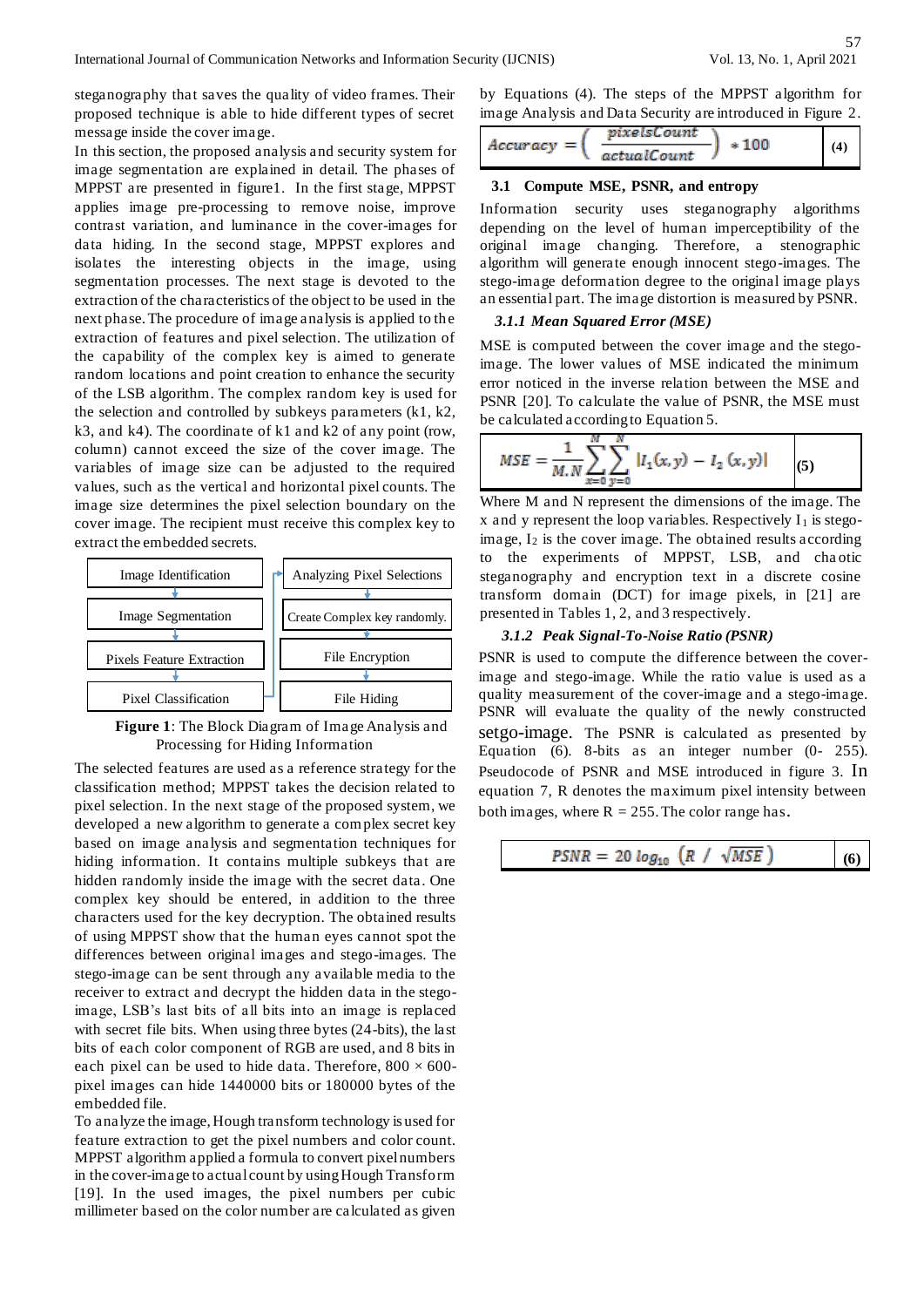

**Figure 2:** The Proposed algorithm MPPST for image analysis and embedding process

#### *3.1.3 The entropy of text file*

The entropy method is applied for the symbols sequence of data. It specifies a minimum bound after calculating the average number and bits required for the encoding process of the secret file in the proposed algorithm. In this research, the secret text is a set of symbol sequences; the entropy is calculated according to equation 8. It is included in the Numpy package in the Python programming language. Entropy text encoding is one of the lossless compression methods applied for text after the quantization process. Entropy represents the texts efficiently using less memory for the saving and transmission process. Entropy encoding is applied to increase the ratio of text compression to minimize distortion of stego-image as calculated by Equation (7).

$$
Entropy = -\sum_{i=0}^{L-1} P_i log_2 (Pi)
$$
 (7)

Where L is equal to the message length as of in characters. The pi is indicating the probability of correlated character in level i. Maximum entropy has ca lculated the sum of all products of character probability with the information content of character.

Calculate PSNR and MSE between cover-image and stego-image using Python code. import numpy; import math; import cv2  $img1 = cv2.imread("pic1.png")$  $img2 = cv2.inread("pic2.png", 1)$ def psnr (pic1, pic2):  $mse = numpy_mean((pic1 - pic2) ** 2)$ return 20\*math.log10(R /math.sqrt (MSE)) print (psnr (img1, img2))

**Figure 3:** The function of computing PSNR and MSE

## **4. Experimentation and results**

The proposed algorithm is implemented and tested using the Python programming language with 75 different sizes of the cover-images. A laptop with Intel Core i5, 2.90 GHz processor, 8 GB RAM, and Windows 10 64-bit operating system was used to perform the experiments. In the testing stage, various images of different sizes and types were used for cover-images with various secret data. In the experiments, cover-images were classified according to the segmentation, extraction features, and pixel selections in an image. This is to reduce the complexity of image recognition. The image segmentation is a necessary process to divide the cover-image into several regions based on regional homogeneous features of the image colors based on different types of thresholds. In the first experiment, Petra's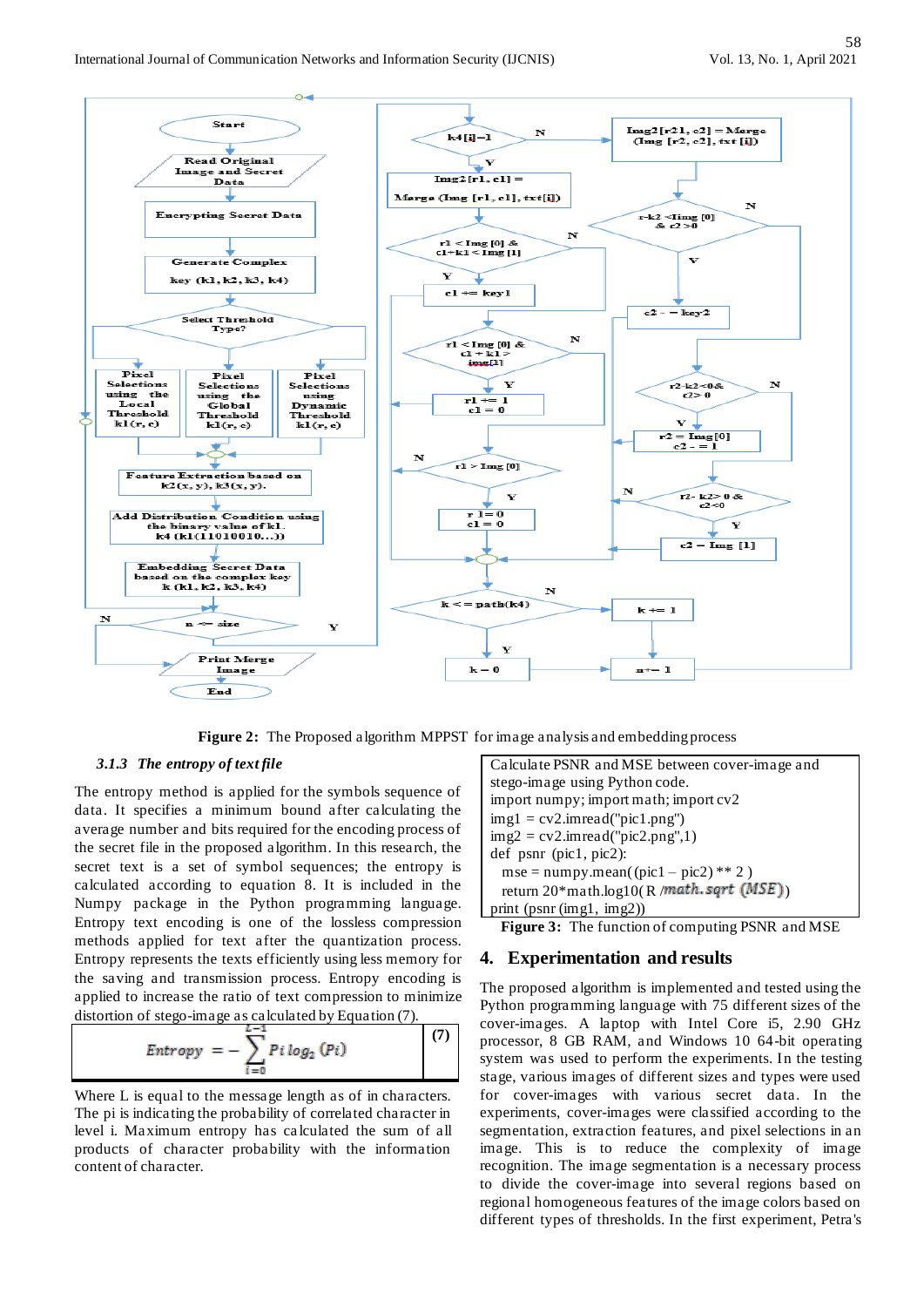image is used to hide a size file (85 kB) that was insertedencrypted and decrypted-extracted using a local threshold to be part of the complex key and the distribution of the file bits based on the LSB method. Figure 4 shows the cover-image, stego-image, and byte's distribution image for the Petra image. Table 1 presents the experiments carried out in this research using the proposed algorithm, the PSNR and MSE are used as a measure of the quality of the image reconstruction.



**(a). Petra cover-image (b). Petra Stego-image (c) Byte's distribution Figure 4:** (a) Petra cover-images; (b) stego-images using Local threshold; (c) Distribution of hidden bytes

Figure 5 shows the distortion and their histogram for both the cover and stego-images of the Petra image.



**Figure 5:** Histogram of Cover-image and Stego-image of Petra

**Table 1:** The experimental results of the image analysis of MPPST using different Images and sizes.

| Image<br><b>Name</b> | Image<br><b>Size</b><br>(bytes) | <b>Secret</b><br>file<br>(bytes) | <b>PSNR</b><br>(dB) | <b>MSE</b> | <b>Hidden</b><br>Ratio<br>$(\%)$ |
|----------------------|---------------------------------|----------------------------------|---------------------|------------|----------------------------------|
| Lena                 | 96,297                          | 30,699                           | 36.29               | 15.26      | 31.8                             |
| <b>KSA</b>           | 47,670                          | 24,971                           | 49.75               | 0.687      | 52.3                             |
| <b>Hotel</b>         | 126,322                         | 72,092                           | 40.87               | 5.31       | 57.0                             |
| <b>Baboon</b>        |                                 | 19,108                           | 37.34               | 11.97      | 43.2                             |
| <b>Baboon</b>        | 44,131                          | 30,699                           | 36.29               | 15.26      | 69.5                             |
| <b>Baboon</b>        |                                 | 25,517                           | 36.70               | 13.90      | 57.8                             |
| Petra                |                                 | 193.00                           | 54.41               | 0.23       | 0.473                            |
| Petra                | 40,794                          | 24,971                           | 40.43               | 5.88       | 61.2                             |
| Petra                |                                 | 30,699                           | 40.27               | 6.11       | 75.2                             |
| City1                |                                 | 47,371                           | 38.64               | 8.88       | 60.2                             |
| City1                | 78,605                          | 30,699                           | 40.07               | 6.39       | 39.0                             |
| City1                |                                 | 72,092                           | 35.76               | 17.22      | 91.7                             |
| City2                | 511,996                         | 409,504                          | 39.22               | 7.765      | 79.9                             |

The higher PSNR indicates the reconstruction of higher quality, we conclude that the PSNR values of Petra (54.41) and, KSA (49.75) images are the highest. The lower values of MSE indicated the minimum error noticed in the inverse relation between the MSE and PSNR. The MSE is calcula ted to compare image reconstruction quality. The MSE illustrates the cumulative squared error between the stegoimage and the cover image. The lower value of the MSE means that the lower error between two images. The MSE of Petra (0.23) and KSA (0.687) have the lowest values when compared to the MSE results between cover-image and stego-images. Furthermore, the maximum value of the

hidden ratio for City Image is (91.7) with good indicators of PSNR and MSE of the Proposed algorithm as presented. Besides, it can be deduced from the results above that the difference among average PSNR of JPEG images is 55 dB. The main reason is that the discrete cosine transform (DCT) coefficients of the cover-images that can slightly be changed. Table 2 shows a comparison of the experimental results using the PSNR of the proposed method and other methods from the literature.

| Methods            |        | PSNR of Images |        |       |  |  |
|--------------------|--------|----------------|--------|-------|--|--|
|                    | Lena   | Pepper         | Baboon |       |  |  |
| Proposed Algorithm |        | 58.32          | 58.33  | 58.67 |  |  |
| <b>RDHS</b>        | $[11]$ | 47.27          | 44.42  | 31.5  |  |  |
| Chang              |        | 35.95          | 41.41  | 40.49 |  |  |
| Compembedding      |        | 34.67          | 34.75  | 37.64 |  |  |
| Jseteg             | $[22]$ | 35.36          | 35.45  | 38.82 |  |  |
| <b>Out Quesses</b> |        | 36.37          | 35.32  | 38.22 |  |  |
| Adaptive PVD       | $[23]$ | 50.89          | 51.29  | 52.29 |  |  |
| Adaptive PVD       | [24]   | 46.17          | 47.06  | 48.49 |  |  |

**Table 2:** PSNR performance based on the comparative results of previous studies and the proposed algorithm.

Our proposed algorithm outperforms all of the other techniques for all test cases. The best results based on the literature obtained from [23] Lena, Pepper, and Baboon images are (50.89, 51.29, 52.29) respectively, while our algorithm obtained (58.32, 58.33, 58.67) which are significantly better for all images. It is noticed that our proposed algorithm provides improved values to reach a 13.49 % improvement average compared with previous results for the best three images that are greater than 50. The experiment results are illustrated in table 3 where the images have different capacities and properties. Therefore, the embedding amount highly depends on the optimum threshold for the selected pixels, and the image features.

**Table 3**: Comparative results of the payload capacity & PSNR.

| N <sub>0</sub> | Image<br><b>Names</b> | <b>Hiding</b><br>Capacity<br>(bpp) | <b>PSNR PSNR</b><br>[21] | [25]  | <b>PSNR</b><br>[26] | <b>Proposed</b><br><b>Method</b> |
|----------------|-----------------------|------------------------------------|--------------------------|-------|---------------------|----------------------------------|
| 1              | Lena                  | 0.0958                             | 54.53                    | 46.73 | 49.68               | 56.81                            |
| $\overline{2}$ | <b>Elaine</b>         | 0.0673                             | 56.20                    | 45.37 | 53.60               | 58.72                            |
| 3              | Pepper                | 0.0807                             | 55.18                    | 41.12 | 51.88               | 57.85                            |
| 4              | <b>House</b>          | 0.1181                             | 54.59                    | 41.50 | 53.92               | 56.68                            |
| 5              | Boat                  | 0.0658                             | 56.18                    | 45.69 | 53.82               | 58.66                            |
| 6              | <b>Airplane</b>       | 0.1378                             | 53.47                    | 43.25 | 47.83               | 56.75                            |
| 7              | <b>Trees</b>          | 0.0684                             | 56.03                    | 40.69 | 54.41               | 58.65                            |

Based on the results in table 3, the proposed method outperforms all other methods from the literature for PSNR values. For instance, the PSNR value for Elaine's image is 58.72 while other methods values were 53.60, 56.20, and 45.37 obtained by [21], [25] and [26] respectively. In genera l, the threshold value is adjusted to be low and the capacity of the image should be high. However, it is noticed for those images that they have a high threshold; the image capacity is not enough to hide a large number of bits. As shown in table3, the results of the hiding capacity for the House ima ge has 0.1601 bpp, and the Airplane image contains 0.1887 bpp. The number of bits and capacity of House and Airplane images are the largest when compared with the results of other images. Figure 6 presents an illustration of PSNR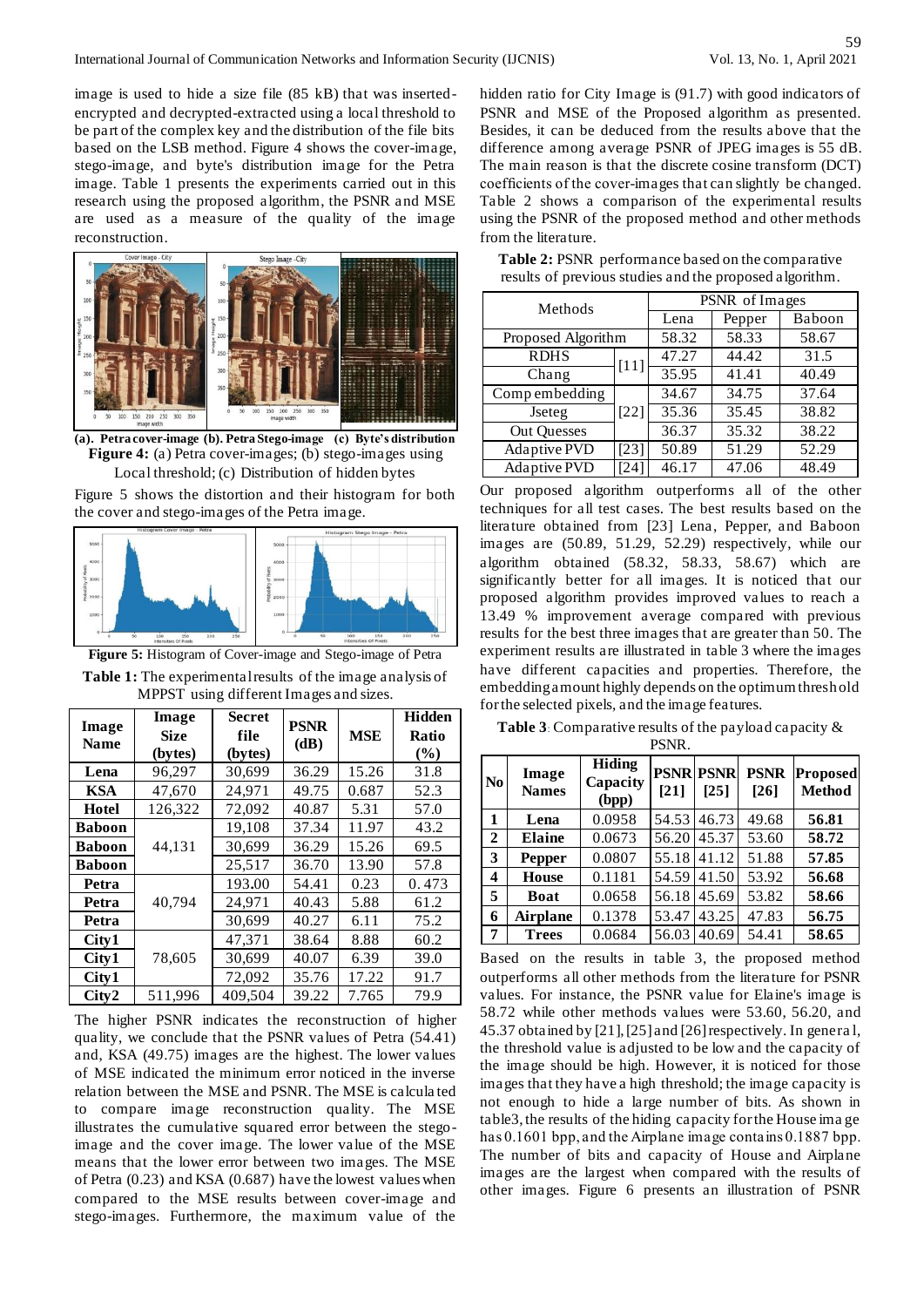values using the cover-images (Elaine, Pepper, House, Boat, Airplane, Trees of size  $(512 \times 512)$ ).



Figure 6: PSNR values using the cover-images (Elaine, Pepper, House, Boat, Airplane, Trees of size  $(512 \times 512)$ ).

Figure 6 shows the PSNR results taken from table3 for test images. The optimum threshold was adjusted in the Proposed Method to be (0.7), which means the payload capacity is increased, and the PSNR value is changed a little bit, which makes it an important part of controlling the capacity of the data hiding and distribution process. The optimum threshold is considered an essential part of the complex key.

### **5. Conclusion**

To sum up, the main contribution of this research is that it introduces a new algorithm based on a complex and random secret key that contains multiple keys to reduce the detectability of secret files. Moreover, applying the MPPST in the steganography system is very significant to hide and retrieve secret data that are hidden inside the image files. Besides, it is helpful in the encrypting and decrypting secret message to increase the trust process of data transfer between the end-users. The secret file is hidden randomly with a complex key inside the stego-image. The obtained results for the relative entropy show that MPPST is sufficiently secure to hide secret messages and to decrease the size of stegoimage with an unnoticeable change that cannot be detected easily. The values of embedding probability demonstrated the reliability and robustness of the security system of MPPST against the intruders and attackers.

#### **6. Acknowledgement**

The authors wish to thank the financial support of this work from the Deanship of Scientific Research, Qassim University according to the agreement of the funded project No. 5175- COC-2018-1-14-S, Qassim, Kingdom of Saudi Arabia.

#### **References**

- [1] K. Abuzanounneh, "New Image Processing Techniques Using Elitism Immigrants Multiple Objective of Genetic Algorithms for Disease Detection", Int. J. Comput. Sci. Netw. Secur, vol. no.15, pp 252-260, December 2017.
- [2] K. Abuzanouneh, "Hybrid Algorithm for Enhancing and Increasing Image Compression Based on Image Processing Techniques", Int. J. Adv. Comput. Res, vol. 16, pp. 90-98, Mar 2018.
- [3] V. M. Ladwani and S. Murthy K, A new approach to securing images, Int. J. Comput. Sci. Netw, no. 1, vol. 4, 224–227, 2015.
- [4] P.C. Wu, W.H. Tsai, "Detection of LSB Steganography via Sample Pair Analysis", Pattern. Recognit. Lett, vol. 24, 1613- 1626, 2003.
- [5] N. F. Johnson, and S. Jajodia, "Exploring steganography: Seeing the unseen. Computer, 31: DOI: 10.1109/MC, pp. 26- 34 .1998.
- [6] V.M. Viswanatham. and J. Manikonda, "A novel technique for embedding data in the spatial domain". Int. J. Comput. Sci. Eng., 2: pp. 233-236, 2010.
- [7] N. Akhtar, S. Khan, and P. Johri," An improved inverted LSB image steganography", Proceedings of the International Conference on Issues and Challenges in Intelligent Computing Techniques, Feb. 7-8, IEEE Xplore Press, DOI: 10.1109/ICICICT, pp. 749-755, 2014.
- [8] G. Swain, and S.K. Lenka, "A novel steganography technique by mapping words with LSB array", Int. J. Signal Imag. Syst. Eng, 8: pp. 115-122, 2015.
- [9] C. Liuand S.R. Liao, "High-Performance JPEG steganography using complementary embedding strategy, Pattern.Recognit, vol 41, no. 9, pp. 2945–2955, 2008.
- [10] O. Zanganeh and S. Ibrahim, "Adaptive image steganography based on optimal embedding and robust against chi-square attack", Information Technology Journal, no.7, vol.10, 1285– 1294,2011.
- [11] C. N. Yang, C. Kim, and Y.-H. Lo, "Adaptive real-time reversible data hiding for JPEG images,'' J. Real-Time Image Process., vol. 14, no. 1, pp. 147–157, Jan. 2018.
- [12] S. Y. Shen and L. H. Huang, "A data hiding scheme using pixel value differencing and improving exploiting modification directions,'' Comput. Secur., vol. 48, pp. 131– 141, Feb. 2015.
- [13] A. J. Umbarkar, P. R. Kamble, and A. V. Thakre, ''Comparative study of edge-based LSB matching steganography for color images,'' ICTACT J. Image Video Process., vol.6, no.3, pp.1185–1191, Feb. 2016.
- [14] C. L. Liu and S.-R. Liao, "High-performance JPEG steganography using complementary embedding strategy,'' Pattern Recognit., vol. 41, no. 9, pp. 2945–2955, Sep. 2008.
- [15] T. R. Singh, S. Roy, O.I. Singh, and K.M. Singh, "A new local adaptive thresholding technique in banalization", Int. J. Comput. Sci. Info, vol. 8, pp. 271-277, 2011.
- [16] M. Othman, "New Image Watermarking Scheme based on Image Content Addressing Method", Proc. 13th WSEAS, Int. Conf. Appl. Comput. Sci, Kuala Lumpur, April 2014.
- [17] M. Othman, A. Ansari, M. Mohammadi, "Digital color image steganography for nonspecific format and secured based on Clustering", Int. J. Comput. Sci. Netw. Secur, VOL.19, No 4, pp. 20-27. April 2019.
- [18] M. Bawaneh, Obeidat A., Al-kofahi, M., "An adaptive FLV steganography approach using simulated annealing," International Journal of Communication Networks and Information Security (IJCNIS), Vol.10, No. 2, pp. 56-66. 2018.
- [19] E. Achtert, C. Böhm, J. Davidand A. Zimek, "Global Correlation Clustering Based on the Hough Transform ", Statistical Analysis and Data Mining: The ASA Data Science Journal, Vol. 1, No. 3, pp.111–127, 2008.
- [20] U Sara1, M Akter2, M Uddin, "Image Quality Assessment through FSIM, SSIM, MSE and PSNR—A Comparative Study", JCC, vol.7, pp.8–18, 2019.
- [21] P. Maneroo, Tohari Ahmad," Information hiding scheme for digital images using difference expansion and modulus function", Vol. 31, Issue 3, pp. 335-347. July 2019.
- [22] C. L. Liu and S.-R. Liao, ''High-performance JPEG steganography using complementary embedding strategy,'' Pattern Recognit., vol. 41, no. 9, pp. 2945–2955, Sep. 2008.
- [23] A. Pradhan, K. R. Sekhar, and G. Swain, ''Adaptive PVD steganography using horizontal, vertical, and diagonal edges in six-pixel blocks,'' Secur. Commun. Netw., vol. 2017, pp. 1–13, 2017.
- [24] G. Swain, ''Adaptive pixel value differencing steganography using both vertical and horizontal edges,'' Multimedia Tools Appl., vol. 75, no. 21, pp. 13541–13556, 2016.